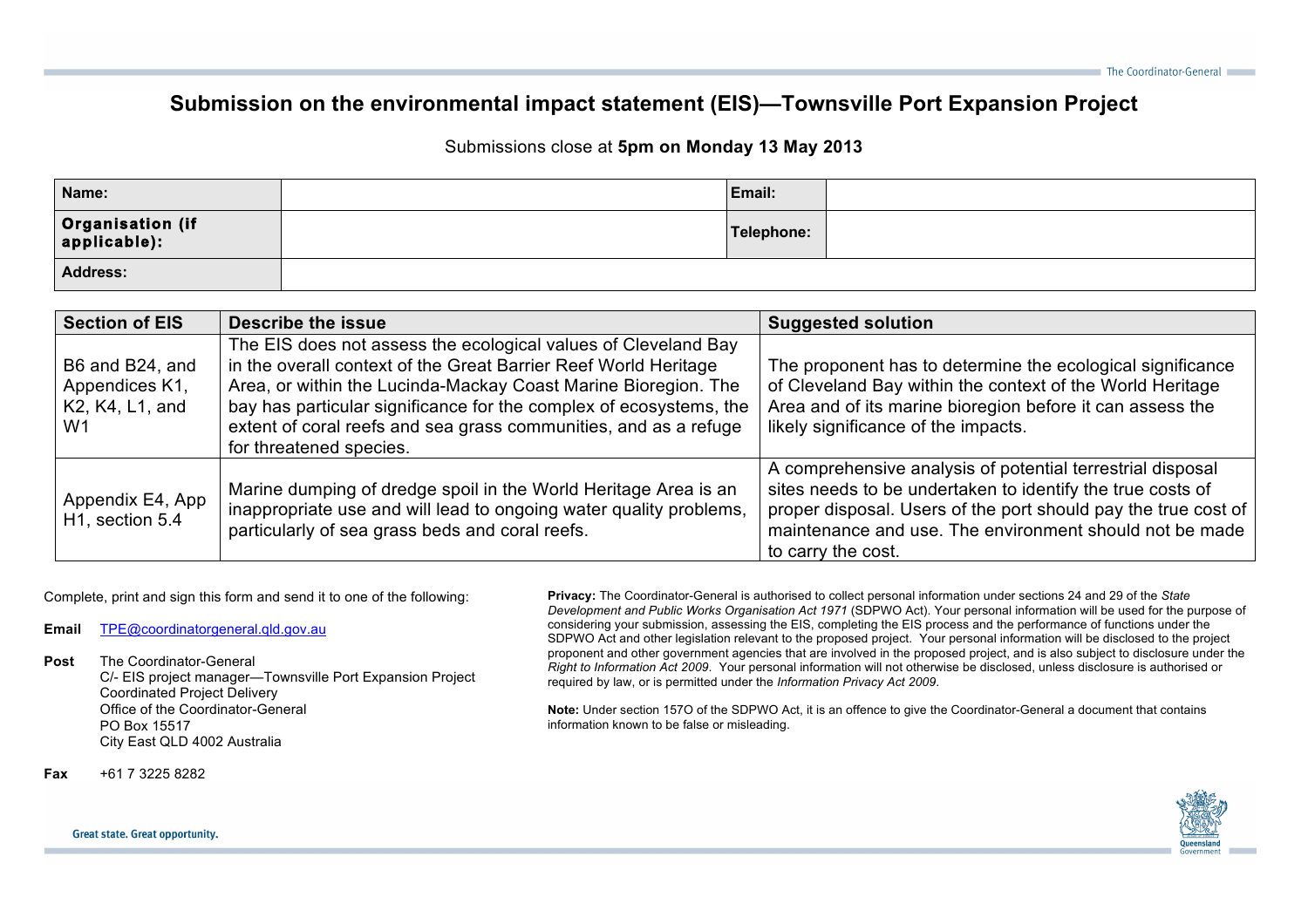| <b>Section of EIS</b>                               | <b>Describe the issue</b>                                                                                                                                                                                                                                                                                                                                                                                                                                                                                                                                                                                                                   | <b>Suggested solution</b>                                                                                                                                                                                                                                                                                                                                                                                                                               |
|-----------------------------------------------------|---------------------------------------------------------------------------------------------------------------------------------------------------------------------------------------------------------------------------------------------------------------------------------------------------------------------------------------------------------------------------------------------------------------------------------------------------------------------------------------------------------------------------------------------------------------------------------------------------------------------------------------------|---------------------------------------------------------------------------------------------------------------------------------------------------------------------------------------------------------------------------------------------------------------------------------------------------------------------------------------------------------------------------------------------------------------------------------------------------------|
| App H1 and C 2.1                                    | The modelling used to estimate the impact of the dredging was<br>not done in accordance with the guidelines of the Great Barrier<br>Reef Marine Park Authority, does not meet world best practice,<br>and is untested. The real impact of the proposed dredging on the<br>seagrasses, corals, dugongs, dolphins, turtles and other marine<br>fauna cannot be determined with any confidence.                                                                                                                                                                                                                                                | The methodology used needs to be peer reviewed by an<br>independent expert panel and a more reliable estimate of<br>potential impacts made.                                                                                                                                                                                                                                                                                                             |
| B5, B23, B24,<br>Appendix W1 and<br>other sections. | The impact of ongoing maintenance dredging and of increased<br>vessel use is not adequately addressed.                                                                                                                                                                                                                                                                                                                                                                                                                                                                                                                                      | Past and ongoing impacts of current activities need to be<br>properly assessed.                                                                                                                                                                                                                                                                                                                                                                         |
| <b>B13</b>                                          | The economic impact on the tourism industry of Magnetic Island<br>and the Townsville region is not addressed, nor is the social<br>impact on the community and coast-based lifestyles.                                                                                                                                                                                                                                                                                                                                                                                                                                                      | Assess potential benefits and costs for a range of impact<br>scenarios.                                                                                                                                                                                                                                                                                                                                                                                 |
| <b>B24 and Appendix</b><br>W1                       | The ecology of the GBRWHA is known to be under severe stress<br>and preventable impacts must be avoided. The EIS<br>acknowledges the current stressed conditions but attempts to<br>dilute the impact of ongoing and proposed increased stresses<br>from port activities using periodic flooding from the Burdekin River<br>as the major reason. The ecosystems of the bay can recover from<br>periodic and short-lived stresses from flooding and bleaching, but<br>chronic ongoing stresses, particularly due to sedimentation and<br>low light due to extended and regularly repeated periods of<br>turbidity, will do permanent damage. | The priority for the Port Authority should be the reduction of<br>impacts from its current activities, not increasing them.                                                                                                                                                                                                                                                                                                                             |
| B24 and Appendix<br>W <sub>1</sub>                  | The combined effect of additional impacts and their compounding<br>interaction with an already extremely stressed environment is not<br>properly addressed.                                                                                                                                                                                                                                                                                                                                                                                                                                                                                 | Impacts need to be assessed in the context of a stressed<br>ecosystem rather than dismissing it as "disturbed". The<br>major role of past and ongoing port activities in causing this<br>disturbance needs to be recognised. The model for<br>assessing impacts needs to be modified to ensure that<br>synergistic impacts, such as from the simultaneous effect of<br>turbidity, sedimentation, nutrients and heavy metals, is<br>properly determined. |